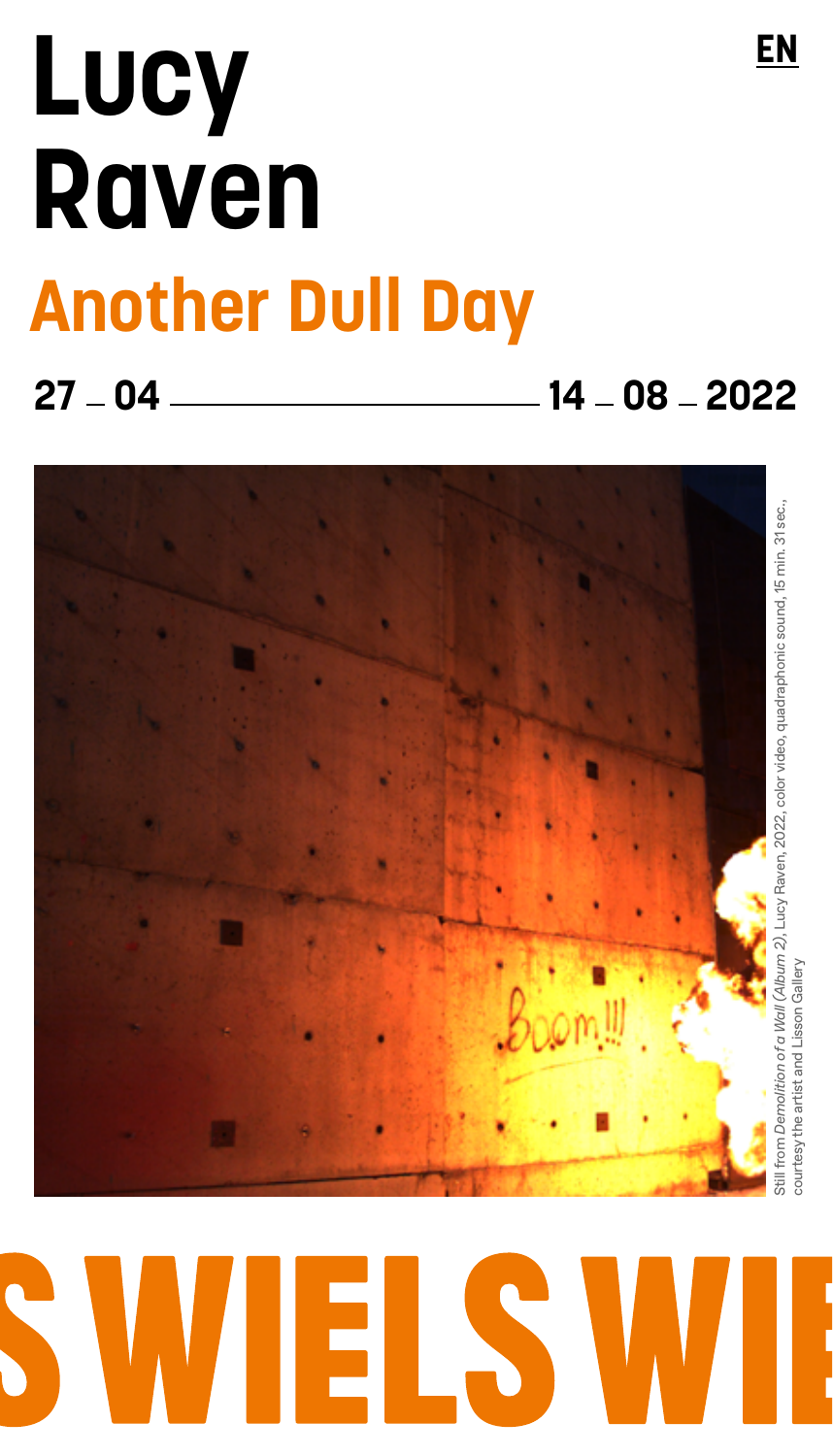<span id="page-1-0"></span>The artist Lucy Raven makes us look elsewhere in order to understand our current landscape. She encourages us to look below, behind or beyond. The solo exhibition *Another Dull Day* observes the properties of extreme pressure and material state changes in the context of the Western United States of America. In the vastness of the desert, Raven scrutinizes what is usually overlooked: gravel pits, nuclear testing sites, ballistics ranges contemporary settler industries hidden in plain sight. The exhibition features two large film installations: *Demolition of a Wall (Album 2),* 2022, premiering at WIELS, and *Ready Mix*, 2021, recently commissioned by Dia Art Foundation in New York. These are shown alongside a new body of photographic work titled *Socorro!*, 2022.

Raven's comprehensive practice includes moving image installations, animations,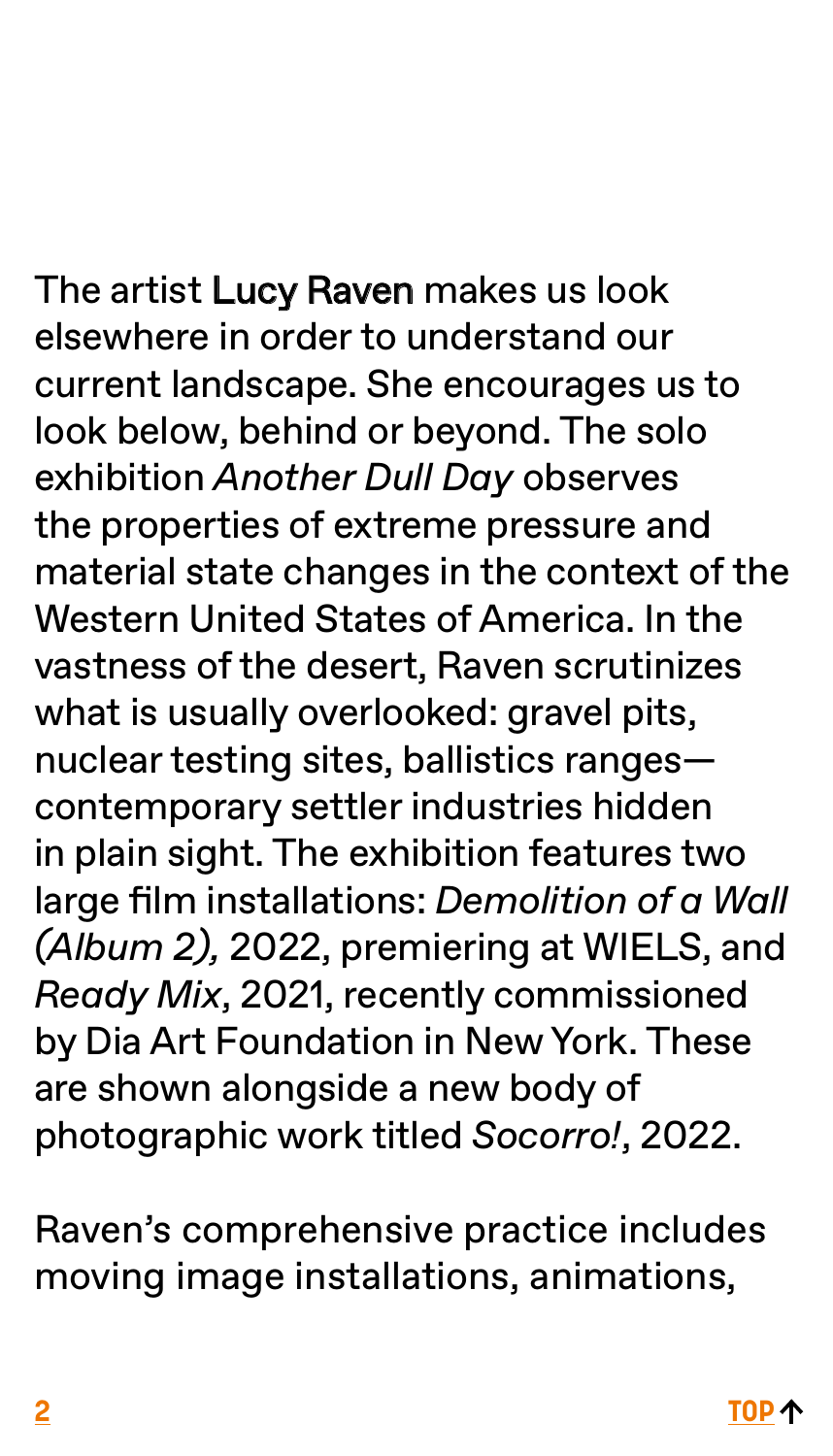sculpture and film. Her work points to the processes of human and mechanical labour that fuel the late-capitalist economy, often using the apparatus of image production as a point of entry. Presented in precisely conceived environments, her film installations possess a materialist aesthetic reminiscent of the conceptual art and experimental film of the 60s and 70s. They draw attention to how images and commodities are produced, and how our perception of both is influenced by the way they are depicted.

Demolition of a Wall (Album 2) was shot at an explosives range in Socorro, New Mexico. Socorro—meaning 'aid' or 'help' was given its name in the 16th century by Spanish colonizers as a token of gratitude: as the Spaniards emerged from a very barren stretch of desert, native Piro Indians offered them food and water. More recently, the area has been physically imprinted with the history of atomic bomb testing and hypersonic weapons research.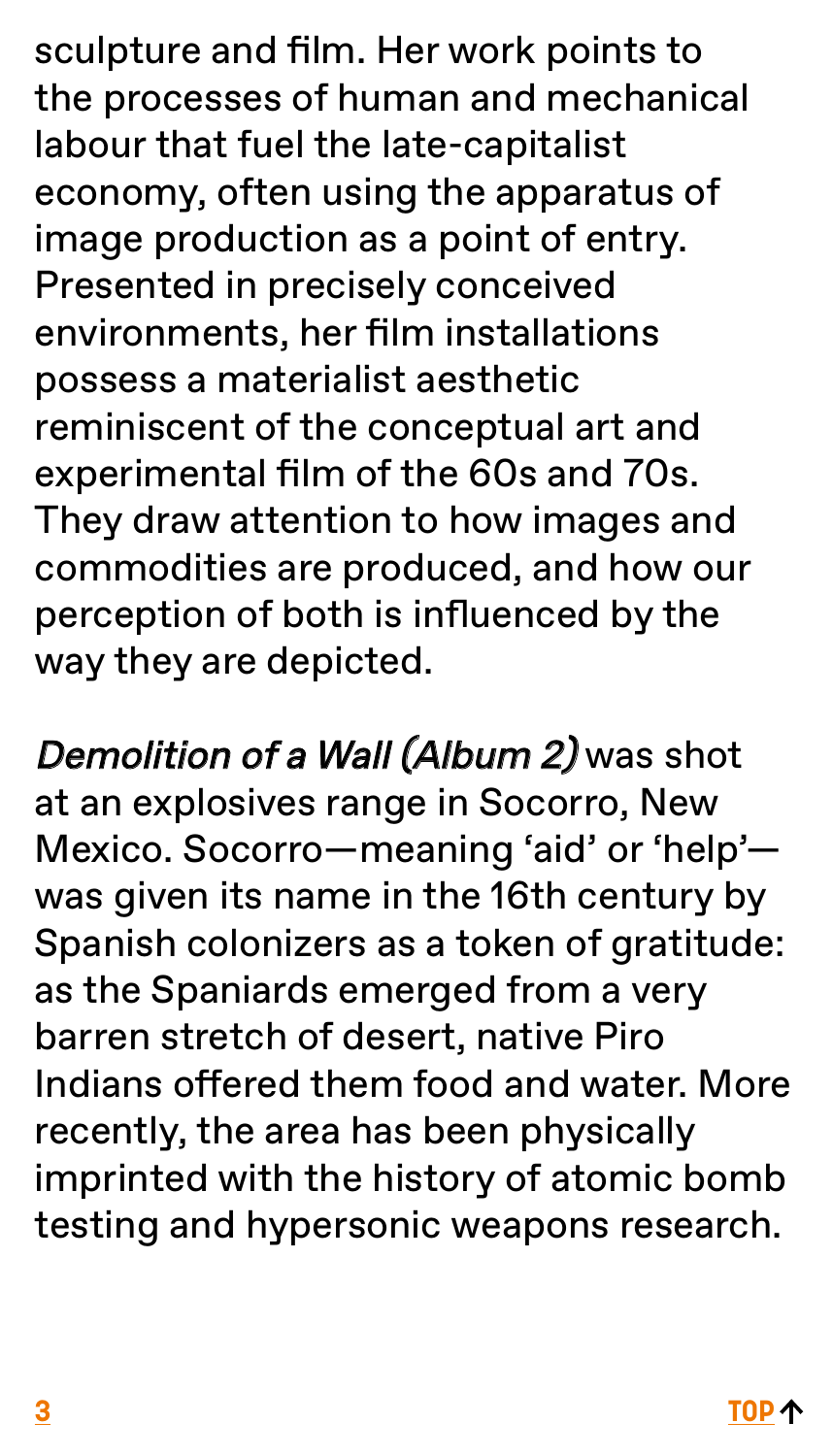*Demolition of a Wall (Album 2)*, presented on a freestanding LED wall, is a suite of short films observing the extreme pressure surging forth after the detonation of an explosive charge. Raven purposefully omits the actual blasts and instead makes us look at what occurs in the immediate aftermath: shock waves traversing the landscape. One could easily mistake these as visual effects. They are in fact an optical aberration caused by changes in the refraction of light, due to matter moving faster than the speed of sound. Raven uses high speed cameras and digital processing techniques to generate slowed-down image sequences of different shockwaves that are not usually discernible by the naked eye. Their inverted black and white properties bring to mind James Whistler's nocturne paintings (1870- 1877) or Andy Warhol's *Death and Disaster* series (1962), but also hint at surveillance technology used by defense-related industries. The work is driven by shock and the cumulation of pressure, not only physically but as a wider gesture toward the development of the Western United States and its destructive fallout.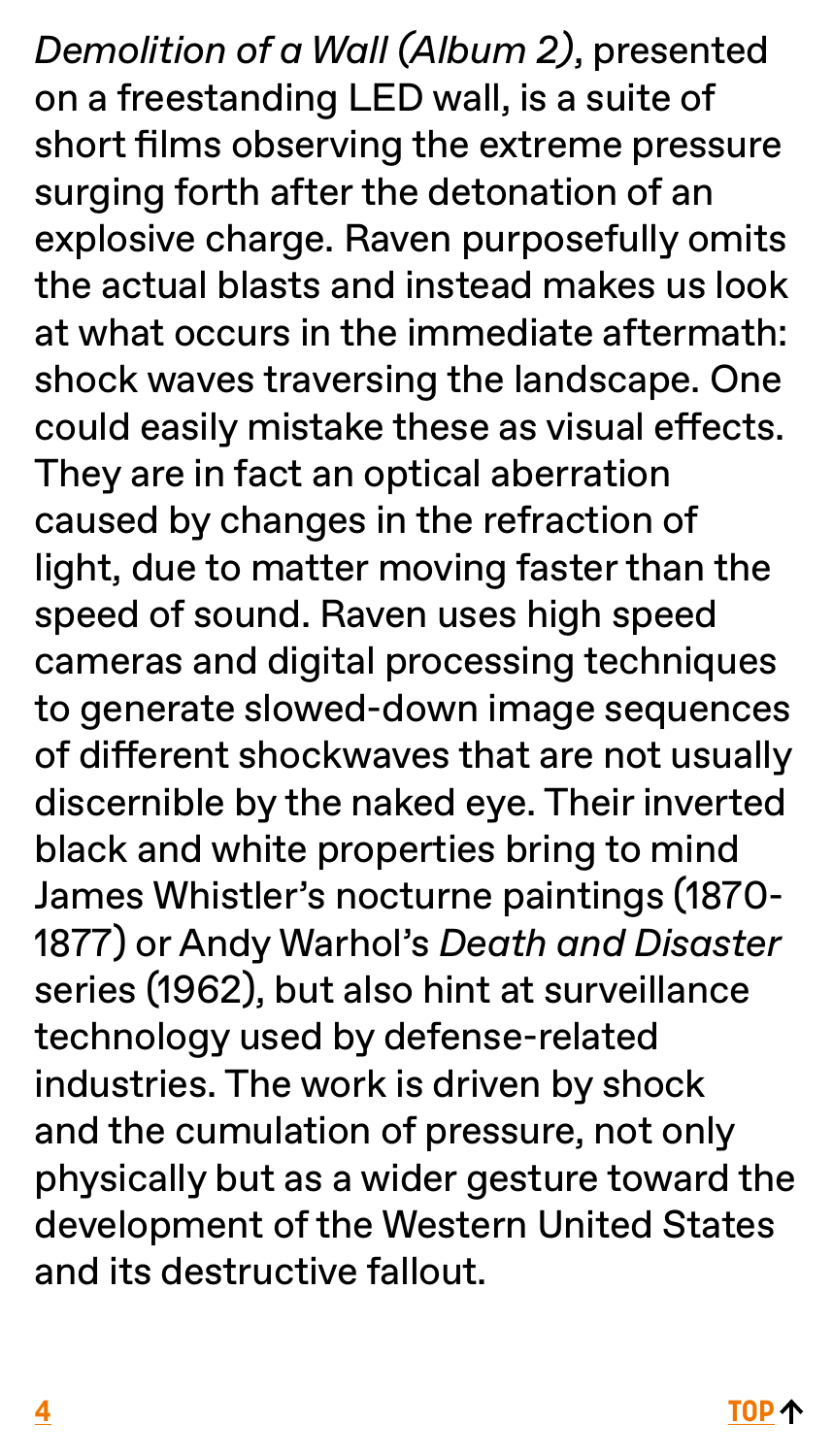This is echoed in **Socorro!**, a series of analogue shadowgrams shown on the fourth floor. They document the shockwaves of exploded raw materials on large format photosensitive paper and negative film. To achieve this, Raven built a room-sized black box that acted as a camera inside the ballistic sciences lab of the New Mexico Tech University. In it she fashioned a lighting mechanism that triggers a stroboscopic flash timed to the exact moment of detonation, precisely capturing the exploded materials as they travel at mach speed (a unit indicating the speed of sound, named after the Austrian physicist Ernst Mach (1838-1916)). The resulting images bear a faint resemblance to the first visualisation of the shockwaves of a bullet, recorded in 1887 by Mach. But rather than pointing to the trajectory of a single bullet, Raven unleashes an array of different materials, each generating a series of interacting shocks and turbulent wakes. Her rendition is far more elusive and nebulous; the images appear to be haunted, imbued with the complicated histories of the region. In some instances,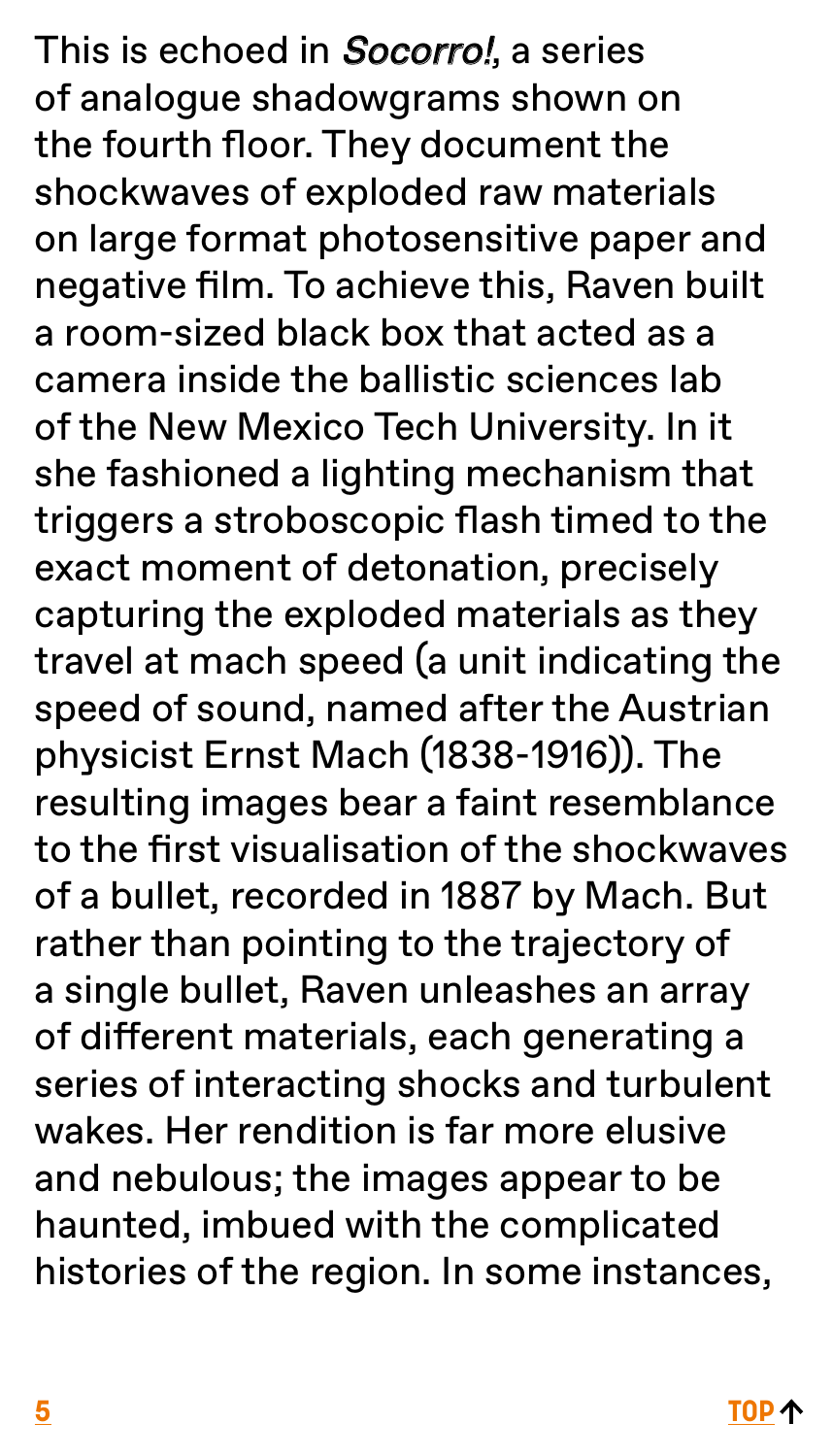this violence is suggested by the force of the blast piercing the paper of the shadowgrams. But these markings also serve to reveal the physicality of the image as object, grounding it back into a solid form.

> *There's a kind of vagueness to the physical experience of being in the desert, as opposed to how it's often pictured. It's not always clear where the foreground ends and the background begins, and the iconic image of a lone figure in the open landscape, something typical like a cowboy riding into the sunset, is evasive. Posing alternatives to linear, fixed-point perspective, a vanishing point on the horizon, is something I thought a lot about when making these works.*

*—Lucy Raven*

The film Ready Mix observes a different materiality: that of cement, gravel and water being combined into concrete at a plant in Bellevue, Idaho. Concrete is the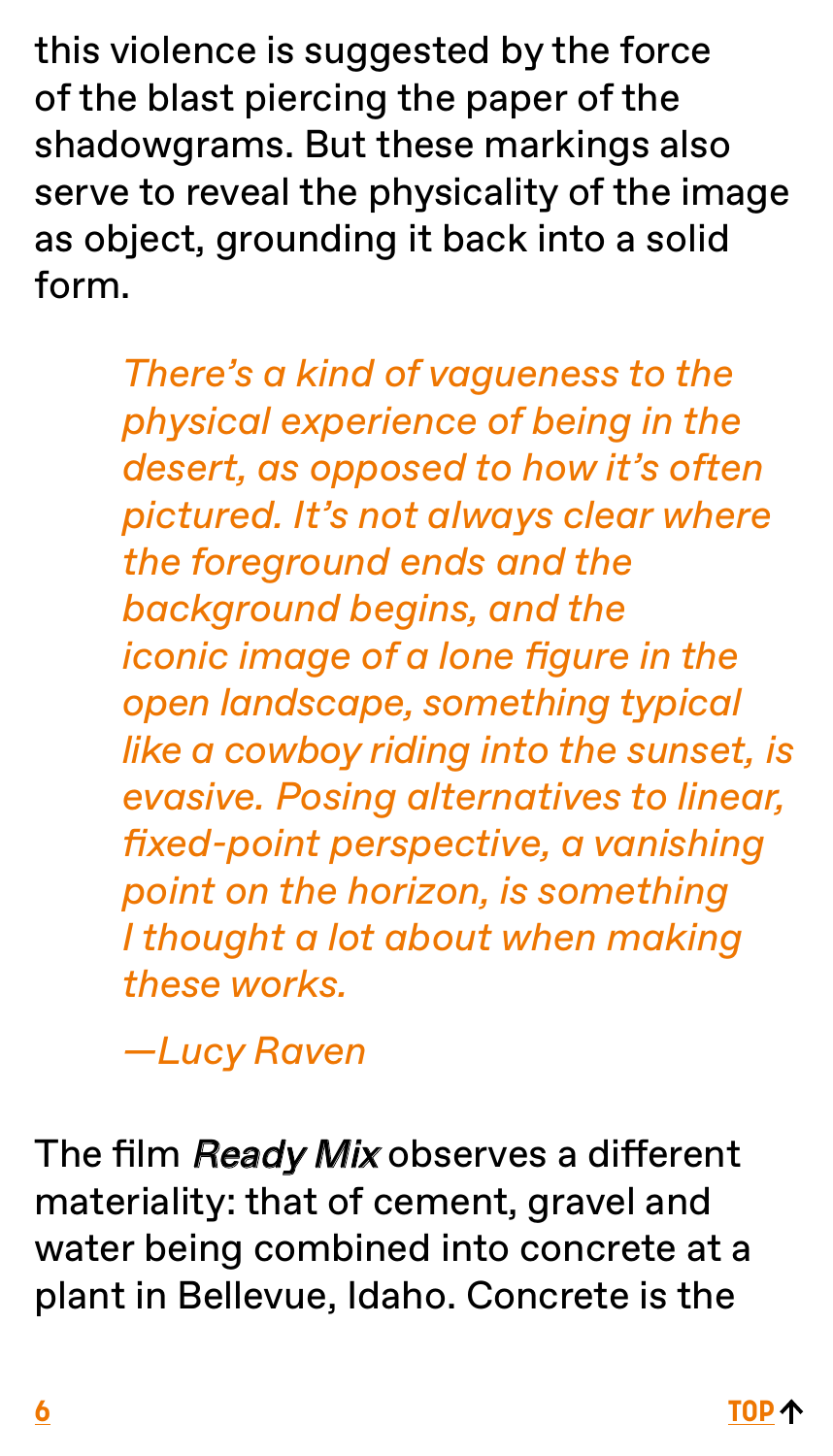most ubiquitous building material on the planet, but its environmental impact is lethal: straining water supplies, emitting  $CO<sub>2</sub>$ , and extracting limited natural resources at a breakneck pace. WIELS, itself a stronghold of fortified concrete built by the architect Adrien Blomme in 1930—during the heyday of modernism offers a resonant framework for *Ready Mix.*

The film speaks to the material creation of private property and industrial infrastructure, both historic and contemporary, by way of investigating the processes that produce its main component—concrete. At times, the physical accumulation of mineral aggregates overloads the limitations of the camera, blurring and flattening the image as a result. At others, closely choreographed drones following the movements of excavators and conveyor belts bring to mind surveillance footage. The drummer and music producer Deantoni Parks was approached by Raven to design an immersive soundtrack for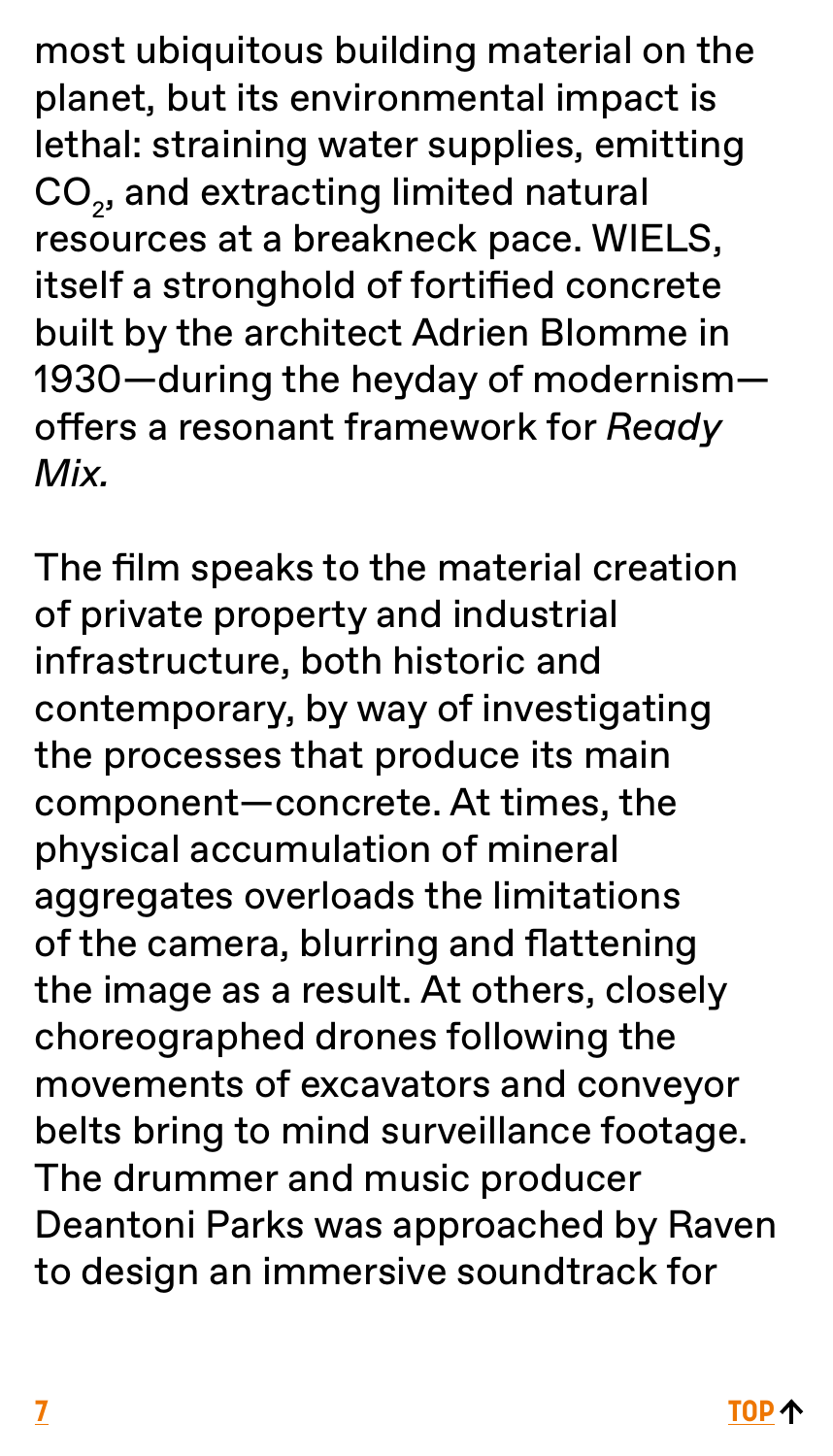*Ready Mix*—he also scored *Demolition of a Wall (Album 2)*. His sonic treatment is both highly composed and improvisational in nature, emphasizing the disrupted flow of time and space that distinguish the film.

Shown on a custom-made curved screen in CinemaScope format (2.35:1) the film draws on the preferred aspect ratio of Western genre films, but also on its military uses as a virtual reality environment for anti-aircraft combat during the second World War. In fact, early motion picture technologies came of age in tandem with the industrial and military exploitation of the western United States during the first half of the 20th century, and Raven is interested in their complex entanglement. Through her lens, the mythical "Wild West" and its persistent ideology of individualism, frontierism and unlimited expansion is reimagined into a critical, multipolar rendering of the landscape. In doing so, the artist turns our attention away from the horizon and toward a forcefield of geographic, material and historical tensions.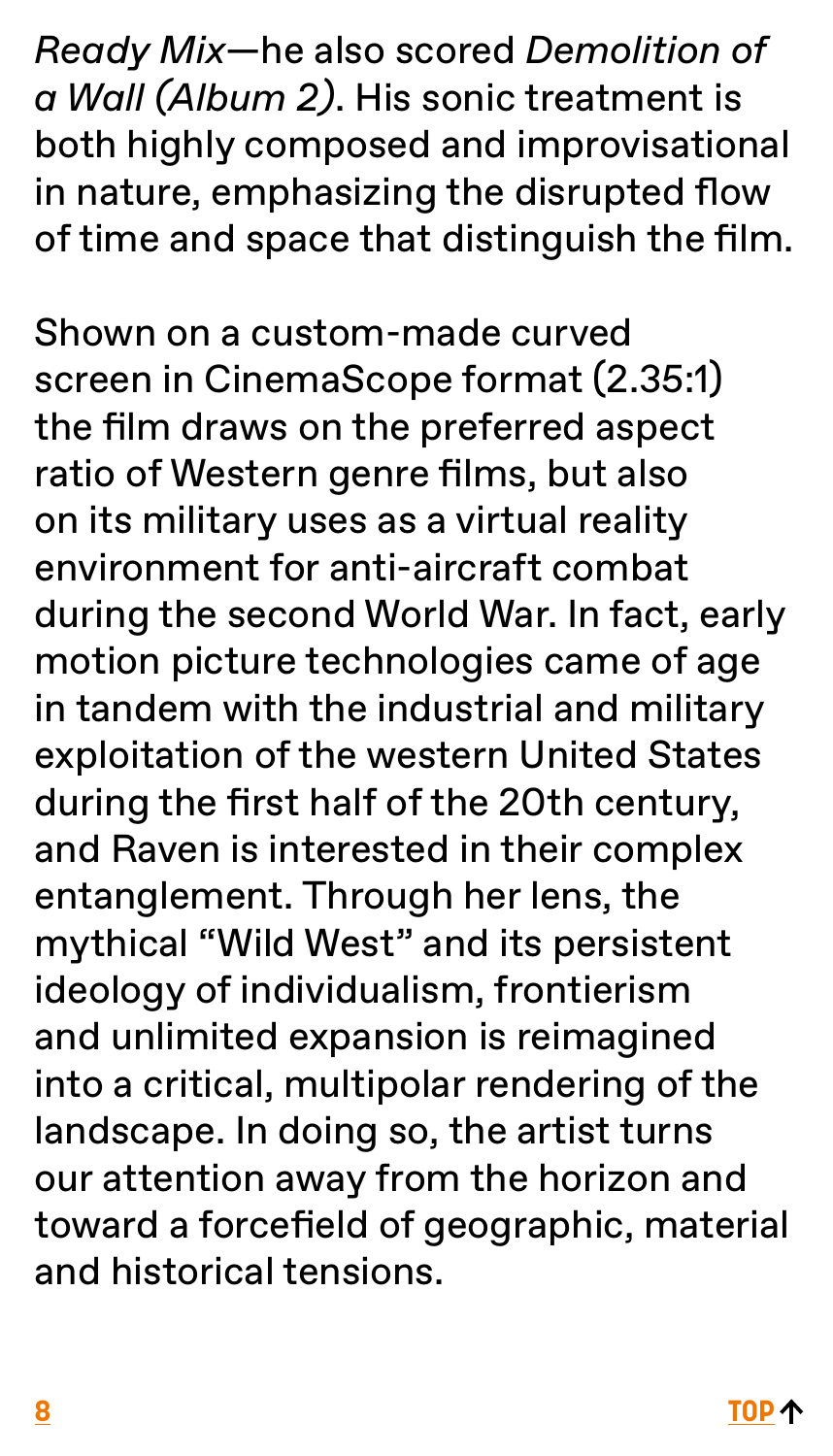Underpinning Raven's works is the perpetual cycle of development, redevelopment and violence, enacted both on the people and animals inhabiting the land and on the land itself, one dull day after another.

**Curator:** Helena Kritis